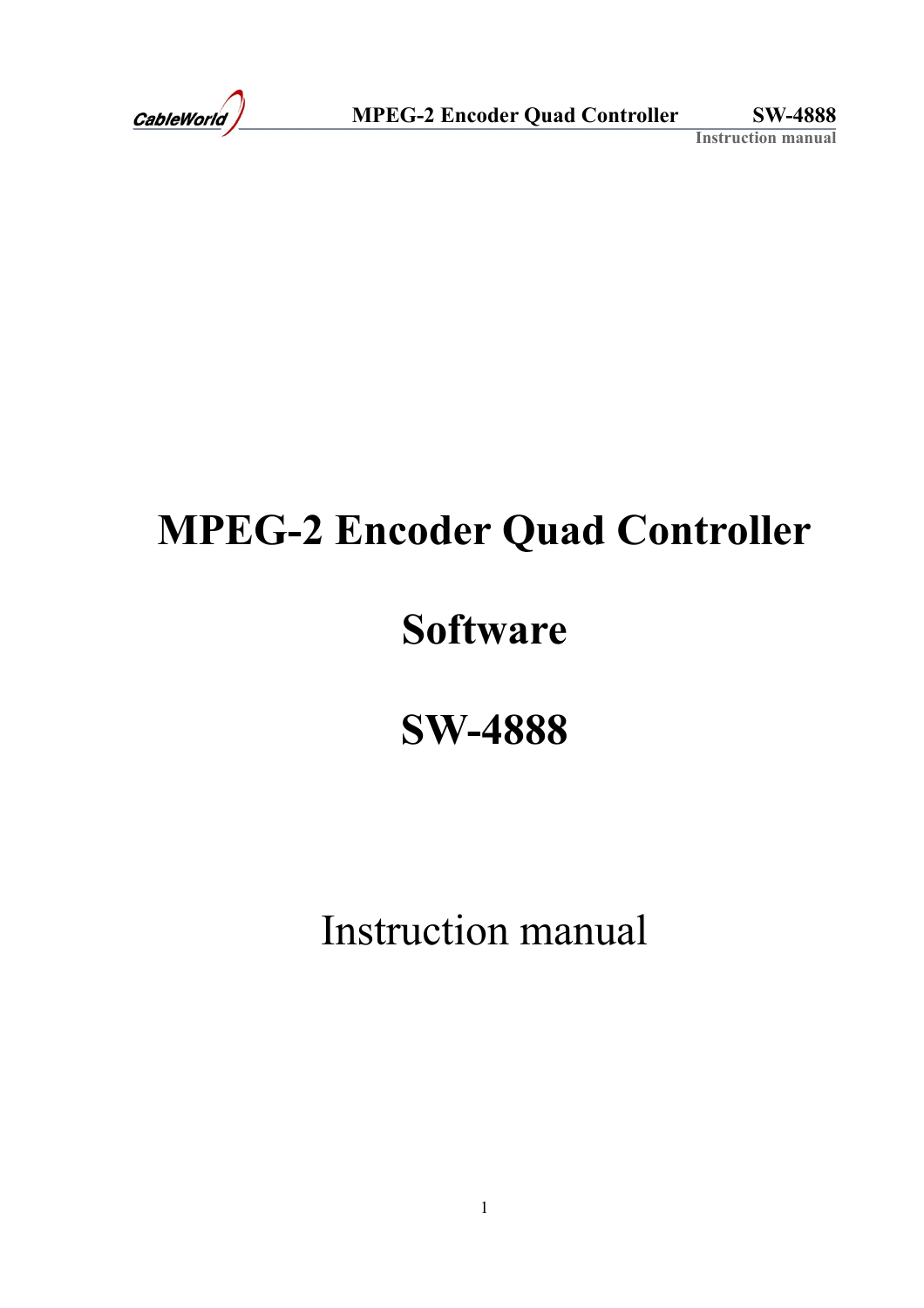

# MPEG-2 Encoder Quad Controller

**SW-4888** 

**Instruction manual** 

## **Contents**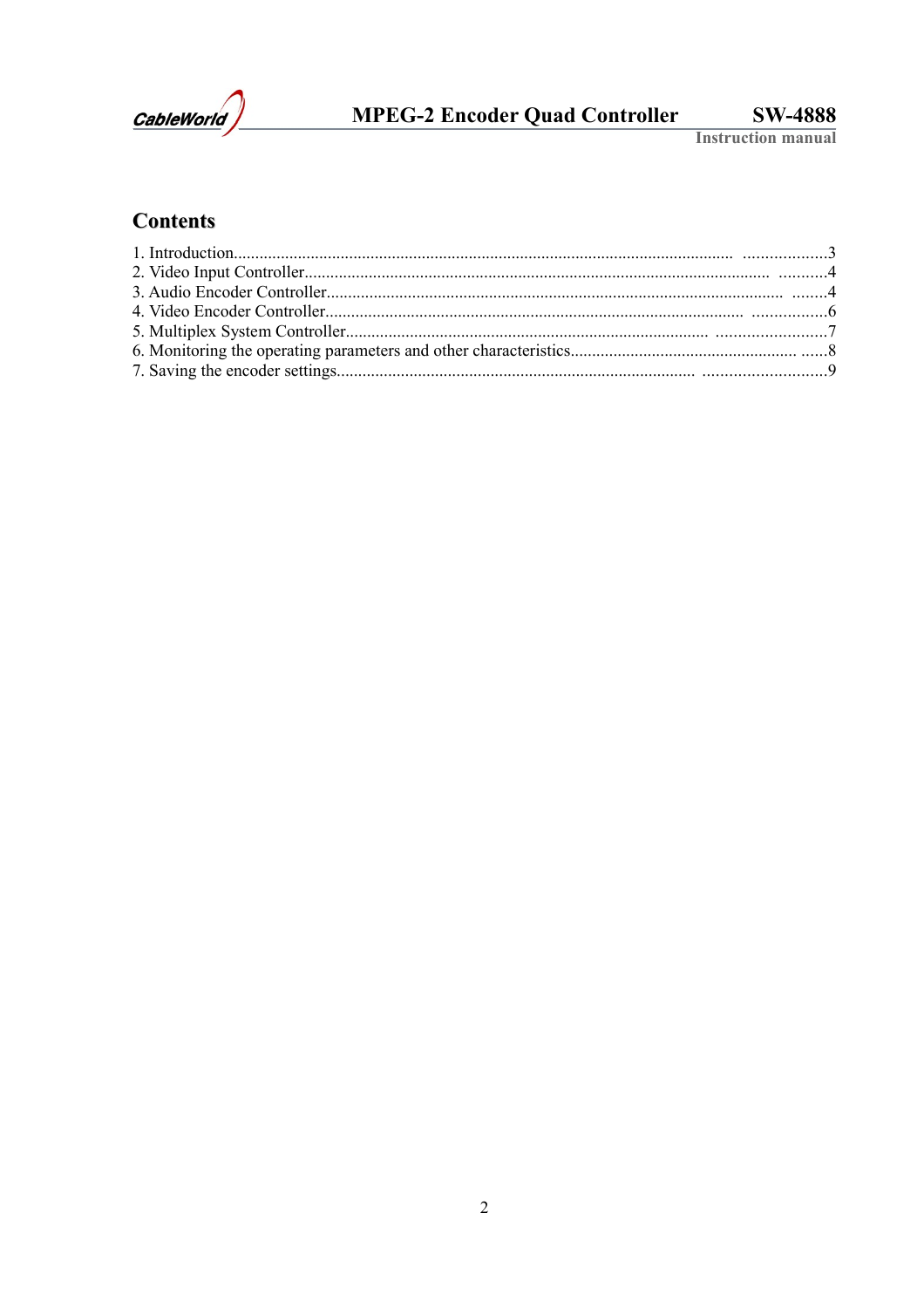

#### **1. Introduction**

The SW-4888 MPEG2 Encoder Controller software has been designed for setting and controlling the working parameters the MPEG-2 encoder series of CableWorld. The devices of the series are as follows:

- CW-4887 MPEG-2 Encoder Duo, two independent MPEG-2 encoders with ASI outputs
- CW-4888 MPEG-2 Encoder Quad, four independent MPEG-2 encoders with ASI outputs
- 
- 
- 

• CW-4987 MPEG-2 Encoder Duo, two independent MPEG-2 encoders with IP outputs • CW-4988 MPEG-2 Encoder Quad, four independent MPEG-2 encoders with IP outputs

The devices above comprise the SW-4901 Gigabit Ethernet Controller module of CableWorld. The IP parameters which cannot be varied by the SW-4888 software, can be set by the SW-4901 software. The information for programming the output units of the IP-output versions is available in our publication 'Transport Stream Managing over IP' and can be downloaded from the [www.cableworld.eu](http://www.cableworld.eu/) web site. Configuring the ASI-output versions is much more easier as the ASI module needs no setting. Without correct configuring of the IP receiver no output signal is obtained at the IP-output versions. Before using the CW-4888 software we suggest for new partners studying the descriptions CW-Net.pdf and Using CW-Net.pdf which are available for downloading from our web site. The software can be installed by the exe file downloaded from the software page of the web site. Unless the user specifies otherwise, the installer exe installs the program in the directory

#### **[C:\Program Fi](file:///C:/Encoder/Frogram)les\CableWorld\SW\_4888**

After installing the software can be started by clicking the icon appearing on the desktop. The required parameters of the encoder can be set and controlled on one page as shown in Figure 1.1. The independent encoder units can be selected with the tabs at the bottom of the page. (At the duo versions the page for programming can be selected by the first and the second tabs, in the quad versions all the four tabs can be used.) For validating the set operational parameters use the "Load Settings" button. The settings can be modified together or one by one.



Figure 1.1 GUI of the SW-4888 MPEG-2 Encoder Controller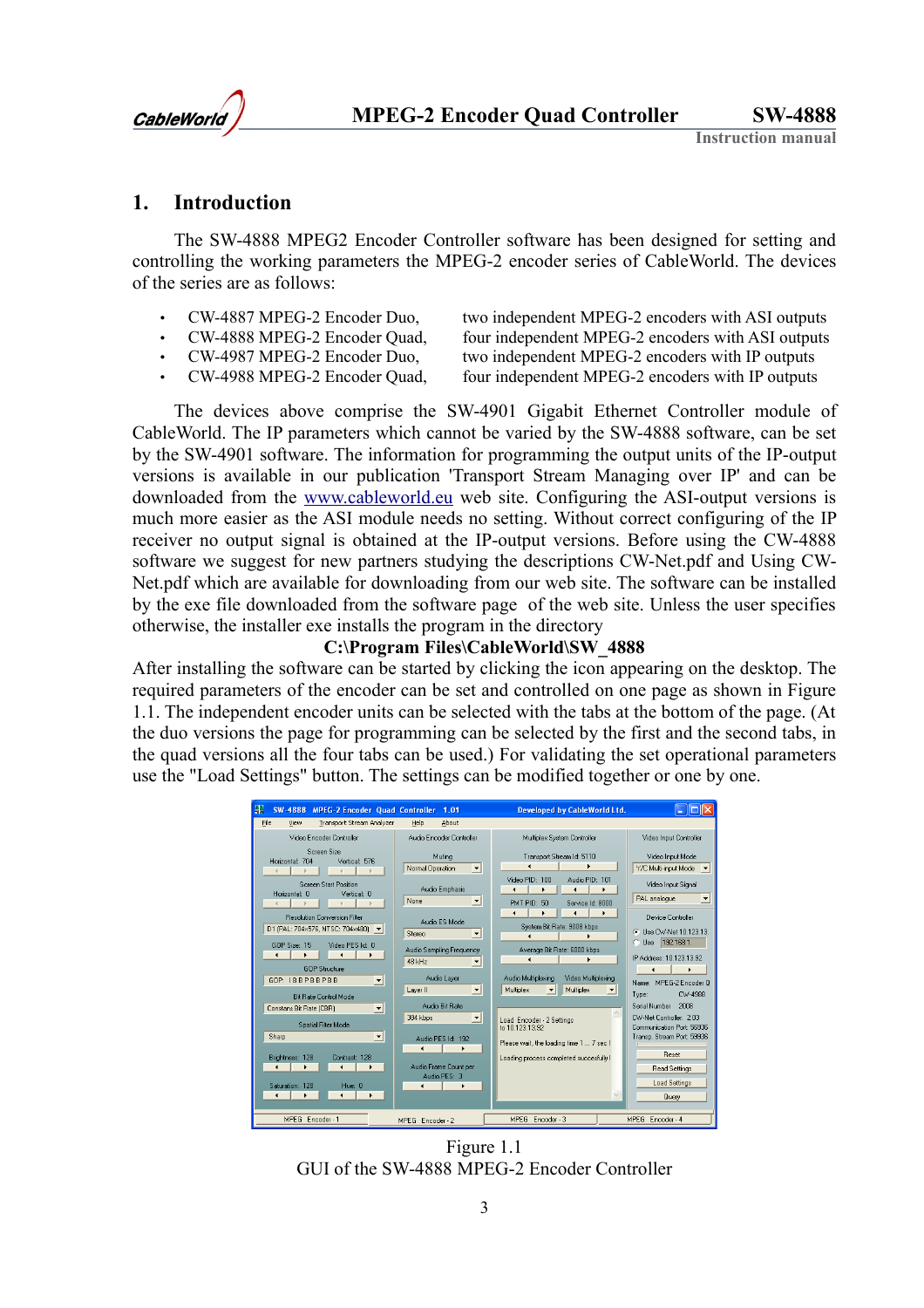

We appreciate receiving all remarks and comments with our products and software at the cableworld@cableworld.hu e-mail address. Further information on applying the devices can be asked for at the same address.

The SW-4888 software sorts the parameters of the MPEG-2 units to be set according to the main parts of the encoder as follows:

- Video Input Controller
- Audio Encoder Controller
- Video Encoder Controller
- Multiplex System Controller

### **2. Video Input Controller**

The major parameters of the input signal can be set here.

2.1. *Video Input Mode:* It defines the synchronization mode of the input signal. In the Y/C Multi-input Mode the physical synch signals of the input video AD are used for synchronization. In the D1 Input Mode the encoder uses the synchronizing data encoded in the data stream of the digital video signal.

Supplementary information

At devices without analogue (CVBS) input only the latter can be used. (In case of analogue input any of them can be selected but the Y/C Multi-input Mode is recommended.)

2.2. *Video Input Signal:* Here the user must select the kind of the input signal to be encoded. At devices with analogue (CVBS) input, select PAL or NTSC format. At digital (SDI) input encoder use the 525 digital or 625 digital options according to the line number of the input signal.

### **3. Audio Encoder Controller**

In this parameter group the major parameters of the audio encoding can be set.

3.1. *Muting:* On switching (Mute) the audio information will not get to the encoder input. This time the audio elementary stream (ES) is present in the output transport stream henceforward.

3.2. *Audio Emphasis:* Standardized correction of frequency response, pre-emphasis (50/15 µs or CCITT J.17) can be done in the audio transmission.

Supplementary information:

When applied, the devices on the reception side should restore the flat frequency response (de-emphasis). In normal applications the use of the emphasis is not required, and can be switched off (None option).

3.3. *Audio ES Mode:* The two channels of the audio encoder can be set to the following modes: stereo, joint stereo, dual channel, single channel. (Depending on the bit rate of the audio stream not all possible modes can be used any time. See the details in Chapter 3.6.)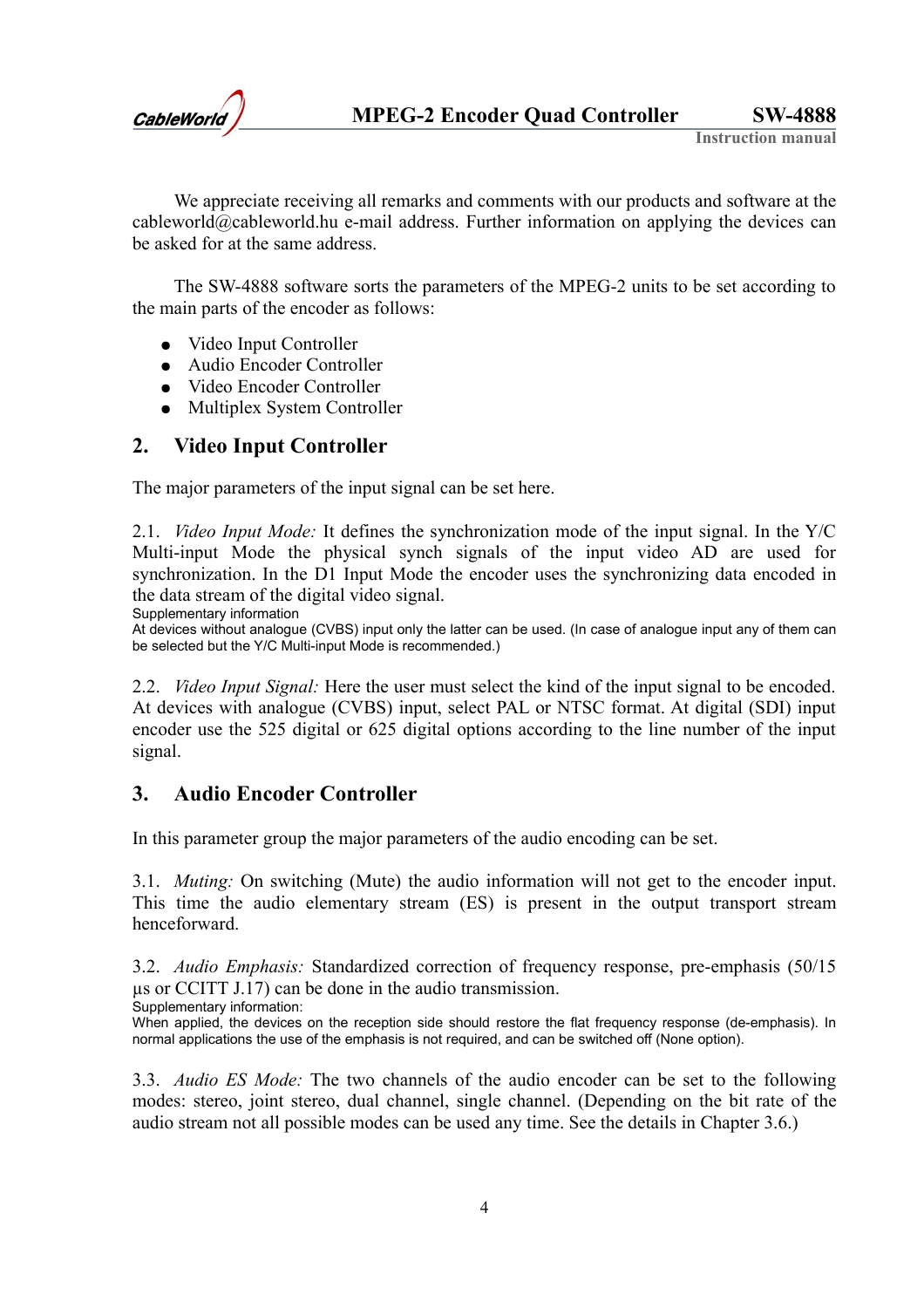

3.4. *Audio Sampling Frequency:* According to the MPEG-2 standard the device supports the following sampling rates: 48 kHz, 44,1 kHz, 32 kHz.

3.5. *Audio Layer:* Layer I or Layer II can be selected according to ISO/IEC 11172.

3.6. *Audio Bit Rate:* Depending on settings Layer I or Layer II, usually the bit rate of the audio stream can be set in the range 32 to 384 kbit/s, to the values defined in the standard. The software offers these possible values automatically in the pull-down menu. Supplementary information:

The audio bit rate, the bit rate of the output transport stream, the layer and the audio mode are in close relationship with each other. The manufacturer of the MPEG-2 encoder chip give various recommendations for the joint, correct setting of these parameters. These are summarized in the tables as follows:

| Audio Bit Rate | Audio Layer |         |                |               |               |                |                |
|----------------|-------------|---------|----------------|---------------|---------------|----------------|----------------|
|                | Layer1      | Layer 2 |                |               |               |                |                |
| 32Kbps         | A           | A       | Audio ES Mode  |               |               |                |                |
| 48Kbps         | N           | A       | Audio Bit Rate |               | <b>JOINT</b>  | <b>DUAL</b>    | <b>SINGLE</b>  |
| 56Kbps         | N           | A       |                | <b>STEREO</b> | <b>STEREO</b> | <b>CHANNEL</b> | <b>CHANNEL</b> |
| 64Kbps         | A           | A       | 32Kbps         | N             | N             | N              | A              |
| 80Kbps         | N           | A       | 48Kbps         | N             | N             | N              | A              |
| 96Kbps         | A           | A       | 56Kbps         | N             | N             | N              | A              |
| 112Kbps        | N           | A       | 64Kbps         | A             | A             | A              | A              |
| 128Kbps        | A           | A       | 80Kbps         | N             | N             | N              | A              |
| 160Kbps        | A           | A       | 96Kbps         | A             | A             | A              | A              |
| 192Kbps        | A           | A       | 112Kbps        | Α             | A             | A              | A              |
| 224Kbps        | A           | A       | 128Kbps        | A             | A             | A              | A              |
| 256Kbps        | A           | A       |                |               |               |                |                |
| 288Kbps        | A           | N       | 160Kbps        | Α             | A             | A              | A              |
| 320Kbps        | A           | A       | 192Kbps        | A             | A             | A              | A              |
| 352Kbps        | A           | N       | 224Kbps        | A             | A             | A              | N              |
| 384Kbps        | A           | A       | 256Kbps        | A             | A             | A              | N              |
| 416Kbps        | A           | N       | 320Kbps        | A             | A             | A              | N              |
| 448Kbps        | A           | N       | 384Kbps        | A             | A             | A              | N              |

(A: allowed, N: not allowed) (A: allowed, N: not allowed)

Figure 3.6.1 **Figure 3.6.2.** Bit rate and layer combinations Bit rate and mode combinations

|            | System bit rate          | Audio bit rate (kbps) |    |    |             |    |    |    |
|------------|--------------------------|-----------------------|----|----|-------------|----|----|----|
|            | (kbps)                   | <b>MPEG Layer1</b>    |    |    | MPEG Layer2 |    |    |    |
|            |                          | 32                    | 64 | 96 | 32          | 48 | 56 | 64 |
|            | 2000                     | Α                     | A  | A  | A           | Α  | A  | A  |
| <b>CBR</b> | 4000                     | Α                     | A  | Α  | Α           | Α  | Α  | A  |
|            | 8000                     | N                     | N  | Α  | N           | Ν  | Α  | Α  |
|            | 2000[Ave.]<br>4000[Max]  | Α                     | Α  | Α  | А           | Α  | Α  | Α  |
| <b>VBR</b> | 4000[Ave.]<br>6000[Max]  | N                     | A  | Α  | Α           | Α  | Α  | A  |
|            | 6000[Ave.]<br>8000[Max]  | N                     | Α  | Α  | N           | Α  | Α  | A  |
|            | 9000[Ave.]<br>14992[Max] | N                     | Ν  | Α  | N           | N  | N  | A  |

#### Figure 3.6.3

The combinations of the audio ES bit rate and the layers for a few recommended output transport stream bit rate, in CBR and VBR mode (A: allowed, N: not allowed)

The SW-4888 software automatically excludes the main part of the settings not supported. If the user wants to use a wrong setting, the front panel (red) ERROR LED flashes for a few seconds and the software automatically restores the former operable setting.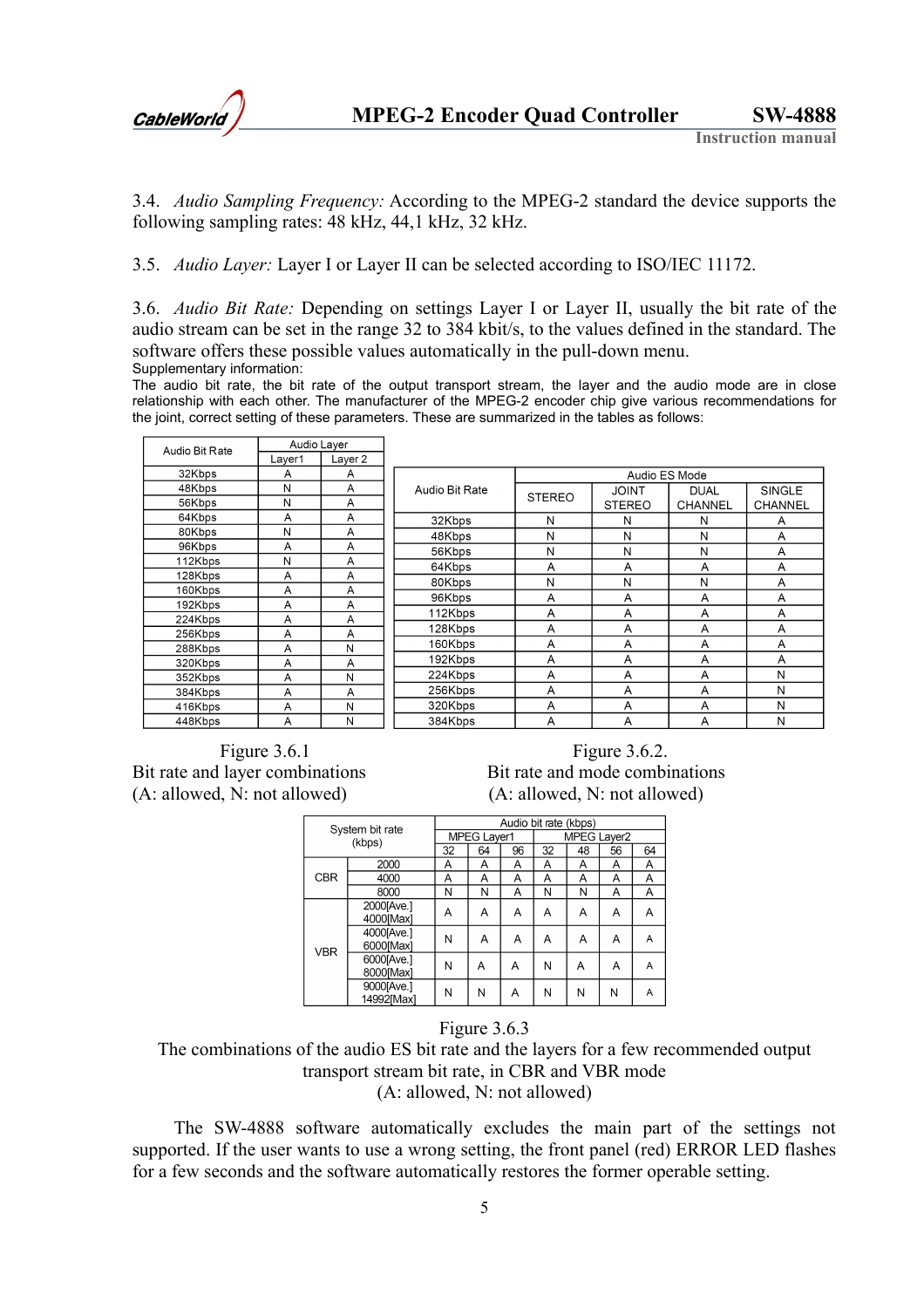

3.7. *Audio PES Id:* According to the ISO/IEC 13818-1 standard, the identifier byte of the packeted audio elementary stream (PES) can be set to optional values, except the three upper bits (b110xxxxx). (The software permits the valid settings only.)

3.8. *Audio Frame Count per Audio PES:* The user can set the number of audio frames in the audio packets. The suggested value is 3 to 6.

### **4. Video Encoder Controller**

This parameter block comprises the main parameters of the MPEG-2 video encoding to be set.

4.1. *Resolution Conversion Filter:* The resolution of the encoded video signal (number of pixels by line multiplied by the number of lines) can be set in this menu point with the conversion filter. The following values are possible:

|             | PAL                               | <b>NTSC</b> |
|-------------|-----------------------------------|-------------|
| $D1$ :      | 704 x 576                         | 704 x 480   |
| 3/4 D1      | 528 x 576                         | 528 x 480   |
| $2/3$ D1    | 480 x 576                         | 480 x 480   |
| $1/2$ D1    | 352 x 576                         | 352 x 480   |
| <b>SIF</b>  | 352 x 288                         | 352 x 240   |
| <b>OSIF</b> | $176 \times 144$                  | 176 x 112   |
|             | <b>Slice Screen</b> See item 4.2. |             |

4.2. *Screen Size and Screen Start Position:* If the 'Slice Screen' is selected in the Resolution Conversion Filter, an optional part of the picture can be cut out and enlarged to the full screen size. The zero points of the cutting are defined by the values of the Horizontal Start Position and the Vertical Start Position. The size of the cut-out part is defined by the Horizontal Screen Size and the Vertical Screen Size respectively.

Supplementary information: Important limitation: the sum of the Horizontal Start Position and the horizontal size must not be greater than 720. Similarly the sum of the Vertical start position and size must not exceed the 576 (PAL) and the 480 (NTSC) values, respectively. The values given for the position and size must be divisible by 32, which is automatically covered by the software.

4.3. *GOP Size:* In this menu item the size of the GOP (Group of Pictures defined in the ISO/IEC 13818-2 Video standard) can be set between 1 and 255. (For correct setting see item 4.4!)

4.4. *GOP Structure:* The following GOP structures can be selected: a) IIIIIIII, b) IPPPPPPP, c) IBPBPBPBP, d) IBBPBBPBB. (I: intra encoded picture, without prediction. P: predicted picture, at encoding. B: bi-directionally predicted picture.) Supplementary information:

The GOP Size (see at 4.3) adjusted, must be divisible by two at the c) version and by three at the d) version. Otherwise an error signal appears and the previous valid setting will be restored automatically.

At the a) version, at resolutions 2/3 D1, 3/4 D1, or D1, the output bit rate must be set to lower than 4 Mbit/s.

At the b) version, at resolution D1, the output bit rate must be higher than 3,5 Mbit/s.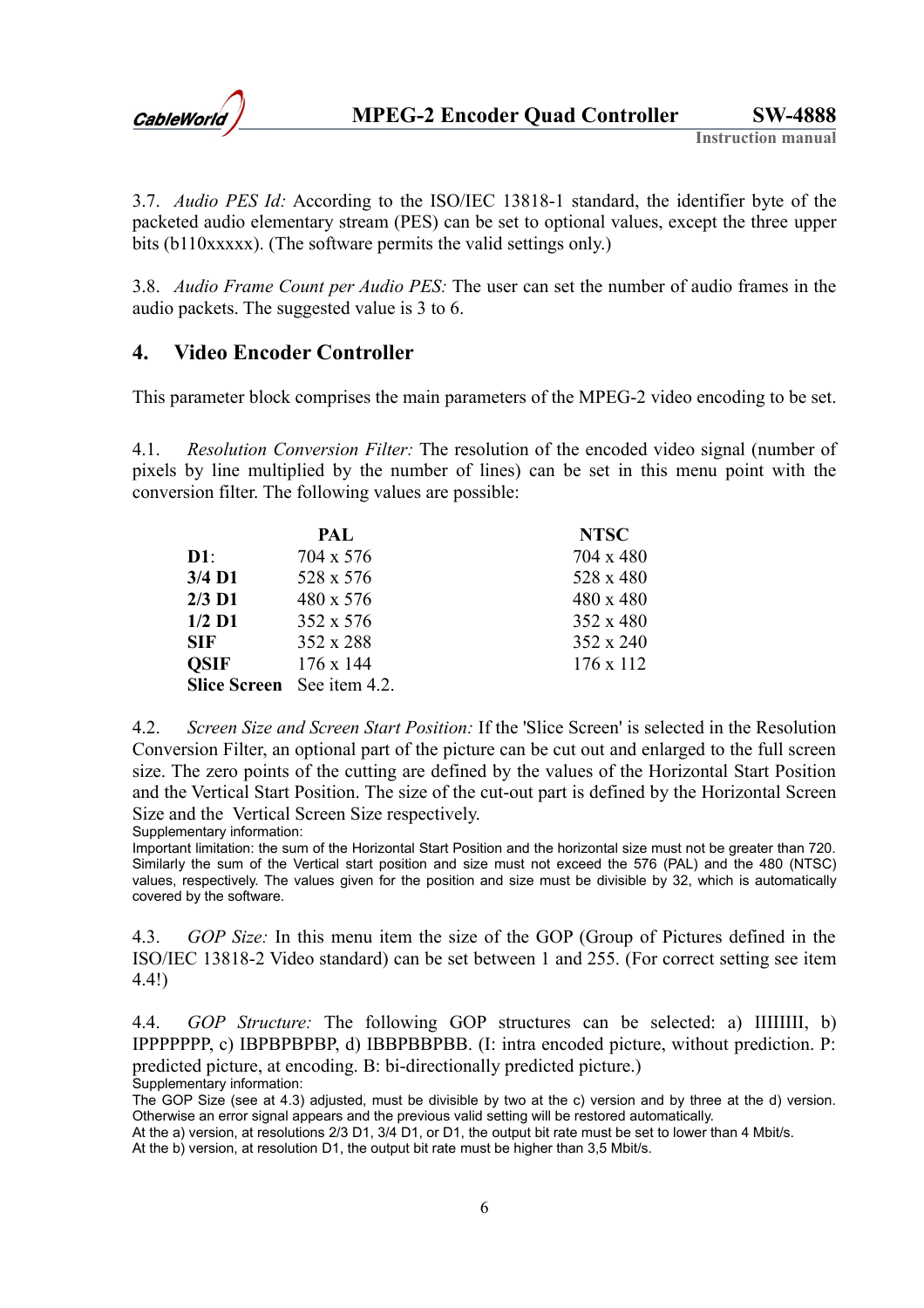

4.5. *Video PES Id:* According to the ISO/IEC 13818-1 standard, the identifier byte of the packetized video elementary stream (PES) can be set to optional values, except the four upper bits (b1110xxxx). In this menu item only the four lower bits should be set, so the range is 0 to 15.

4.6. *Bit Rate Control Mode:* The MPEG-2 encoder is able for encoding of constant bit rate (CBR) and variable bit rate (VBR). The required mode can be set here. (See details in chapter 5.)

4.7. *Spatial Filter Mode:* The Spatial Filter can be used for setting sharp or soft picture. The possible settings are: Soft, Standard, Sharp.

4.8. *Brightness:* The brightness of the encoded picture can be set from 0 to 255. (Suggested setting: 128.

4.9. *Contrast:* The contrast can be set from 0 to 255. (Suggested setting: 128.)

4.10. *Saturation:* The saturation of the colours of the encoded picture can be set from 0 to 255. (Suggested setting: 128.)

4.11. *Hue*: The hue of the encoded picture (the angle of the axes of the colour difference signals) can be set in the range  $0 ... 255$ ,  $(+ 180^{\circ} = \text{dec}127, -180^{\circ} = \text{dec}128, 0^{\circ} = 0)$ . Supplementary information:

Be careful with this parameter, as a few degrees of alteration causes heavy alteration of hue, whereas the human eyes are very sensitive to the colours of the body! **The use of the 0 value is strongly recommended (i.e. 0º)!**

## **5. Multiplex System Controller**

These are the main parameters of the output transport stream.

5.1. *Transport Stream Id:* The output transport stream identifier can be set here. It will be placed in the PAT table (Program Association Table) generated by the encoder according to the standard. Range: 1 ... 65535.

5.2. *Video PID:* The video packet identifier can be set here. It must not be equal to another PID! Range: 33 ... 8190.

5.3. *Audio PID:* The audio packet identifier can be set here. It must not be equal to another PID! Range: 33 ... 8190.

5.4. *PMT PID:* The identifiers of the packets carrying the data of the Program Map Table (PMT) can be set here. The PMT is generated by the encoder according to the standard. It must not be equal to another PID! Range: 16 ... 8190.

5.5. *Service Id:* The service identifier (program number) situated in the PMT table can be set here. Range: 1 ... 65535.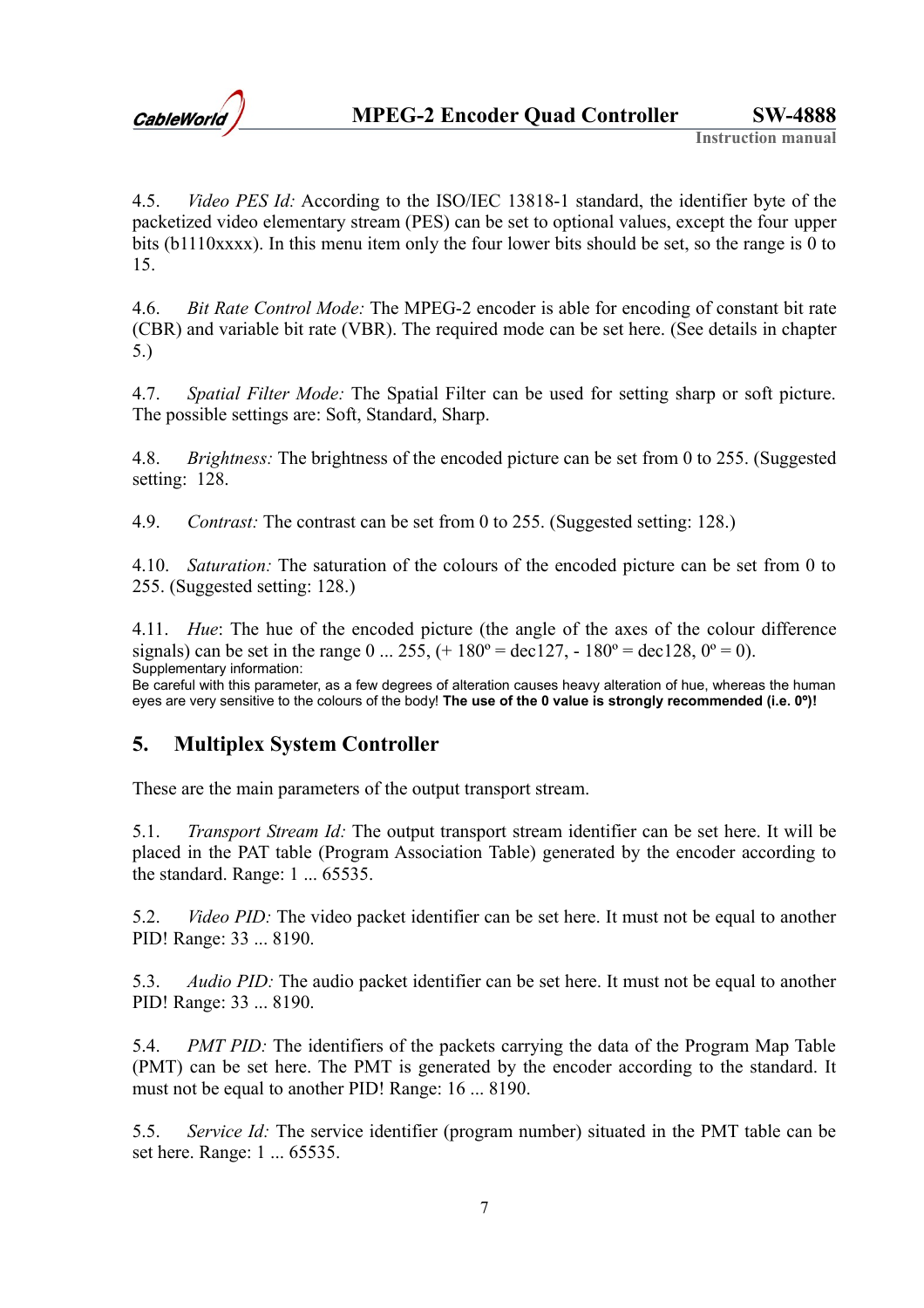

5.6. *System Bit Rate:* The bit rate of the output transport stream can be set between 992 kbit/s and 20000 kbit/s. When necessary, the encoder inserts the proper quantity of null packets in the stream for achieving the required bit rate. In case of variable bit rate (VBR) encoding, the value here is the maximal bit rate.

The value set here must be divisible by 16. It is provided by the software.

5.7. *Average Bit Rate:* This parameter is used in VBR mode. Its value must be less than the system bit rate set in previous point. The suggested ratio under 6 Mbit/s system bit rate is at least 1:2, above this bit rate is 1,5:2.

Supplementary information:

The selected bit rates (beyond other parameters) essentially affect the quality of the picture. So the optimal setting of them (considering the available bandwidth) is of primary importance.

5.8. *Audio Multiplexing, Video Multiplexing:* The audio or the video elementary stream (or both of them) can be removed from the output transport stream when necessary. Here select the Do not Multiplex setting.

#### **6. Monitoring the operating parameters and other characteristics**

6.1. *The content of the information box:* By the help of "Read Settings" a number of useful information can be obtained about the operation of the encoders. On clicking this button the PC queries the current settings of the selected encoder and writes them in the boxes of the appropriate parameter. So the current parameter list and e.g. the execution of the modification sent out last.

At the same time in the box at the lower part of the System Controller block more information appears, as follows:

- *Encoder Status :* (Active/Not Active) If the examined encoder is active, it means that the loading of the firmware has been finished and the internal controller has
- started the encoder. • *Video Input Standard:* (PAL, NTSC, etc.) In case of analogue (CVBS) input encoder the colour
- standard of the analogue input signal is detected by the video AD converter. • *Peak White:* (Detected/Not Detected) Whether higher than the standard peak white level
- (overdrive) has been detected at the input of the video AD.
	- *Line Alternating:* (Yes/No) Whether the line structure of the input analogue (CVBS) signal is alternating or progressive.
- *Field Rate:* Input signal field rate.
- *Colour Subcarrier:* (Locked/Not Locked)
- *Vertical Sync:* (Locked/Not Locked)
	- *Horizontal Sync:* (Locked/Not Locked) Whether the video AD is locked to the colour
		- subcarrier and the field and line synch signals.
- *Encoder Firmware:* The version number of the encoder firmware.
- *Controller Firmware:* The version number of the controller firmware supervising the encoder.

#### Supplementary information:

As could be seen in the previous chapters, the valid values of some parameters depend on a number of other parameter settings. In case of wrong command combination or range the encoder sends an error message. On clicking the "Read Settings", in the box mentioned above the name of the command guessed wrong appears, and the microcontroller restores the previous correct setting simultaneously.